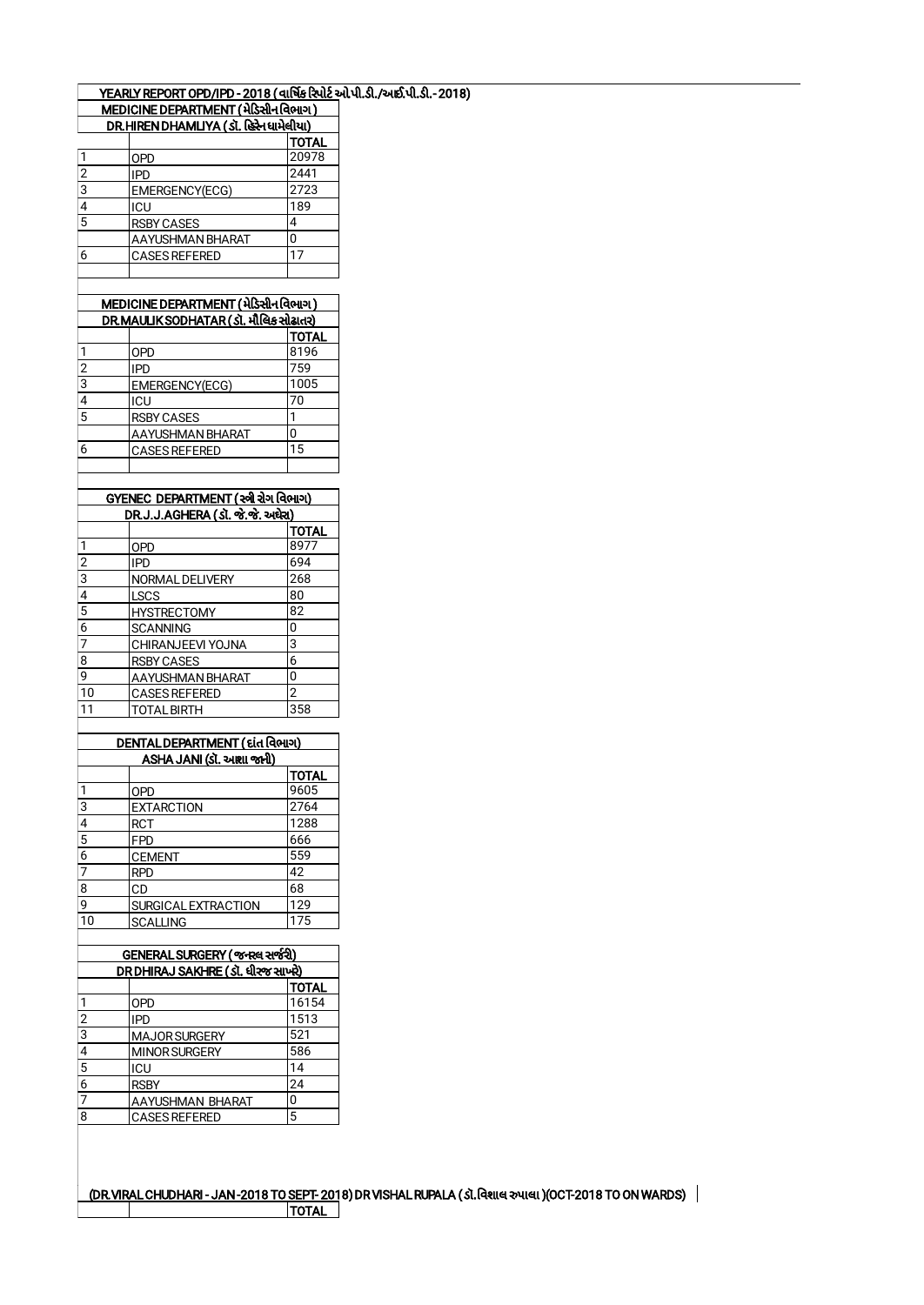|                | OPD                 | 13122 |
|----------------|---------------------|-------|
| $\overline{2}$ | ΩT                  | 599   |
| ı3             | OT CATRACT          | 105   |
| 4              | 0P                  | 417   |
| $\overline{5}$ | YAG LASER PCOTOMY   | 31    |
| 6              | YAG LASER PI        | 0     |
| $\overline{7}$ | <b>OT PTERIGIUM</b> | 307   |
| 8              | <b>RSBY CASES</b>   |       |
| q              | AAYUSHMAN BHARAT    |       |
|                |                     |       |

| PHYSIOTHERAPY (ફીઝીયોથેરાપી વિભાગ) |                                   |              |  |  |
|------------------------------------|-----------------------------------|--------------|--|--|
|                                    | DR ASHABEN RATHOD (ડૉ. આશા રાઠોડ) |              |  |  |
|                                    |                                   | <b>TOTAL</b> |  |  |
| 1                                  | <b>OPD</b>                        | 6623         |  |  |
| $\overline{2}$                     | <b>EXERCISE</b>                   | 3996         |  |  |
| 3                                  | SHORT WAVE DIATHERMY              | 1027         |  |  |
| 4                                  | <b>TRACTION</b>                   | 906          |  |  |
| 5                                  | <b>ELECTRICLE STIMULATOR</b>      | 1012         |  |  |
| 6                                  | <b>TENS</b>                       | 1557         |  |  |
| 7                                  | <b>INTER FARENTIAL THERAPY</b>    | 1856         |  |  |
| 8                                  | <b>INTRA RED RADIATION</b>        | 1842         |  |  |
| 9                                  | <b>CERAGAM BED</b>                | 69           |  |  |
| 10                                 | <b>ACCUPRESSURE</b>               | 231          |  |  |
| 11                                 | PARAFIN WAX BATH                  | 30           |  |  |
| 12                                 | <b>ICE PACK</b>                   | 1511         |  |  |
| 13                                 | <b>ULTRA SOUND</b>                | 463          |  |  |

| ORTHOPEDIC DEPARTMENT (હાડકા વિભાગ)                                                                   |        |  |  |  |
|-------------------------------------------------------------------------------------------------------|--------|--|--|--|
| (DR. RAJESH CHUDHARI-JAN-2018 TO APRIL-2018) DR MAHESH PARMAR (ડૉ. મહેશ પરમાર) (MAY-2018 TO ON WARDS) |        |  |  |  |
|                                                                                                       | 'TOTAL |  |  |  |

|                |                      | HUIAL |
|----------------|----------------------|-------|
| $\mathbf{1}$   | <b>OPD</b>           | 26224 |
| $\overline{2}$ | <b>IPD</b>           | 1052  |
| $\overline{3}$ | <b>OT MAJOR</b>      | 411   |
| $\overline{4}$ | OT MINOR             | 144   |
| $\overline{5}$ | <b>RSBY CASES</b>    | 23    |
| $\overline{6}$ | AAYUSHMAN BHARAT     |       |
| 7              | <b>CASES REFERED</b> | 33    |
| 8              | <b>MLC CASES</b>     | 0     |
| 9              | 1.SLAB + CAST        | 1644  |
| 10             | 2. PROCEDURES        | 177   |
| 11             | 3.DRESSING           | 1526  |
| 12             | ICU                  | 11    |
| 13             |                      |       |

| PAEDIATAIC DEPARTMENT (પીડીયા વિભાગ)      |  |             |              |  |  |
|-------------------------------------------|--|-------------|--------------|--|--|
| DR.RAJNIKANT NIRMAL (Sl. રજનીકાંત નિર્મળ) |  |             |              |  |  |
|                                           |  |             | <b>TOTAL</b> |  |  |
|                                           |  | <b>OPD</b>  | 5345         |  |  |
| 2                                         |  | <b>IPD</b>  | 76           |  |  |
| 3                                         |  | VACCINATION | 199          |  |  |
|                                           |  |             |              |  |  |

| SONOGRAPY DEPARTMENT (સોનોગ્રાકી વિભાગ) |            |               |  |
|-----------------------------------------|------------|---------------|--|
| DR.K.KVEKARIYA (ડૉ. કે.કે. વેકરીયા)     |            |               |  |
|                                         |            | <b> TOTAL</b> |  |
|                                         | <b>OPD</b> | 11742         |  |
|                                         |            |               |  |

| LABORATORY DEPARTMENT (લેબોરેટરી વિભાગ) |               |              |  |
|-----------------------------------------|---------------|--------------|--|
| DENISHABEN (ડેનીશાબેન)                  |               |              |  |
|                                         |               | <b>TOTAL</b> |  |
|                                         | <b>CBC</b>    | 19029        |  |
| 2                                       | M.P           | 3629         |  |
| 3                                       | URINE ROUTINE | 9266         |  |
|                                         | S.WIDAL       | 1098         |  |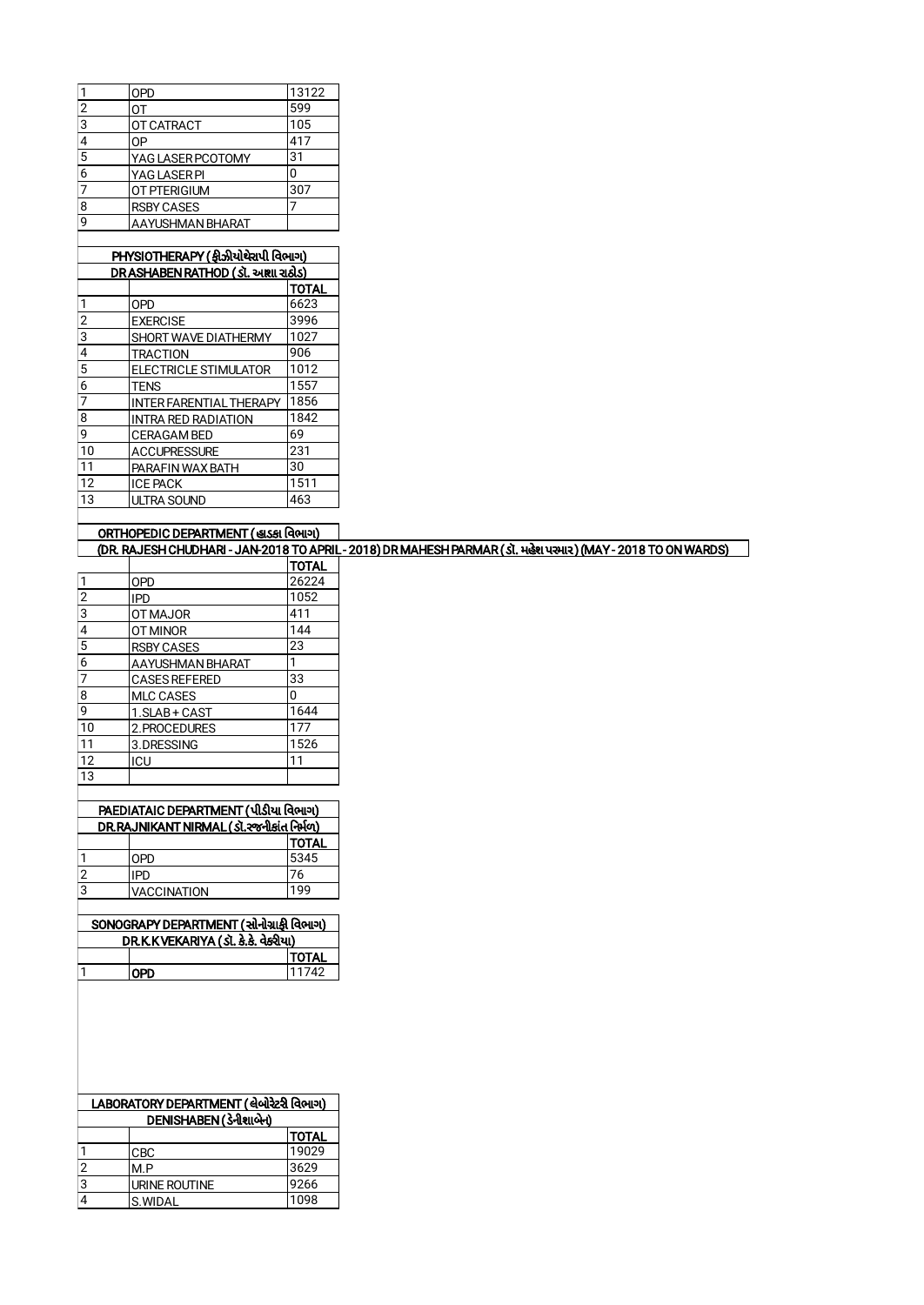| 5               | <b>ESR</b>            | 1712           |
|-----------------|-----------------------|----------------|
| 6               | <b>UPT</b>            | 602            |
| 7               | <b>LIPID PROFILE</b>  | 445            |
| 8               | <b>B.GROUP</b>        | 2436           |
| 9               | <b>B.</b> SUGAR(RBS)  | 12636          |
| $\overline{10}$ | <b>S.CREATININE</b>   | 4864           |
| 11              | <b>B.UREA</b>         | 975            |
| 13              | <b>HIV</b>            | 4244           |
| 14              | <b>HBSAG</b>          | 4042           |
| 15              | SGPT                  | 2293           |
| 16              | <b>SGOT</b>           | 1430           |
| 17              | <b>TROPONINE 1</b>    | 204            |
| 18              | <b>DENGUE</b>         | 408            |
| 19              | BT/CT                 | 468            |
| 21              | <b>RA</b>             | 1319           |
| 22              | <b>CRP</b>            | 745            |
| 23              | <b>CHICKEN GUNIYA</b> | 278            |
| 24              | <b>BILIRUBIN</b>      | 2155           |
| 25              | МT                    | 133            |
| 26              | <b>VDRL</b>           | 423            |
| 27              | <b>URIC ACID</b>      | 848            |
| 28              | ALPO4                 | 253            |
| 29              | S.PROTAIN             | 90             |
| 30              | HbA1c                 | 76             |
| 31              | PT                    | 3              |
| $\overline{32}$ | <b>APTT</b>           | 0              |
| 33              | AMYLASE               | 5              |
| 34              | <b>LIPASE</b>         | $\overline{2}$ |
| 35              | <b>ALBUUMIN</b>       | $\overline{0}$ |

| X-RAY DEPARTMENT (એક્ષ- રે વિભાગ) |              |              |  |  |  |
|-----------------------------------|--------------|--------------|--|--|--|
|                                   |              | <b>TOTAL</b> |  |  |  |
|                                   | <b>OPD</b>   | 18884        |  |  |  |
| 2                                 | <b>PAPER</b> | 6723         |  |  |  |
| 3                                 | <b>FILM</b>  | 2740         |  |  |  |
|                                   | <b>SEND</b>  | 8050         |  |  |  |

ľ

| ICU(અર્દા.સી.યુ.)           |                                  |              |  |  |
|-----------------------------|----------------------------------|--------------|--|--|
|                             |                                  | <b>TOTAL</b> |  |  |
| $\mathbf{1}$                | I.CU                             | 283          |  |  |
|                             |                                  |              |  |  |
|                             | <u>DMC DEPARTMENT (ટી. બી. )</u> |              |  |  |
|                             | SONAL BEN (સોનલ હિરપરા)          |              |  |  |
|                             |                                  | <b>TOTAL</b> |  |  |
| 1                           | <b>TOTAL SAMPLE</b>              | 472          |  |  |
| $\overline{c}$              | TOTAL SLIDE                      | 929          |  |  |
| $\overline{3}$              | <b>TOTAL POSITIVE SAMPLE</b>     | 25           |  |  |
| 4                           | TOTAL POSITIVE X-RAY             | 43           |  |  |
| 5                           | TOTAL MALE PATIENTS              | 310          |  |  |
| 6                           | TOTAL FEMALE PATIENTS            | 162          |  |  |
| 7                           | TOTAL FOLLOW UP                  | 3            |  |  |
| 8                           | TOTAL TRANSPORTATION             | $\Omega$     |  |  |
| 9                           | TOTAL ALL X-RAY                  | 6412         |  |  |
| 10                          | <b>TOTAL HIV TEST</b>            | 427          |  |  |
|                             |                                  |              |  |  |
| <b>EMERGENCY DEPARTMENT</b> |                                  |              |  |  |
|                             |                                  | TOTAL        |  |  |
| $\mathbf{1}$                | <b>ECG</b>                       | 3273         |  |  |
| $\overline{2}$              | <b>BP</b>                        | 1449         |  |  |
| 3                           | <b>DRESSING</b>                  | 1027         |  |  |

| 3 | <b>DRESSING</b>      | 1027 |
|---|----------------------|------|
| 4 | <b>RBS</b>           | 402  |
| 5 | <b>ING</b>           | 932  |
| 6 | <b>IEMERGENCY RT</b> | O    |
| 7 | NEB                  | 234  |
|   |                      |      |

BIO DEPARTMENT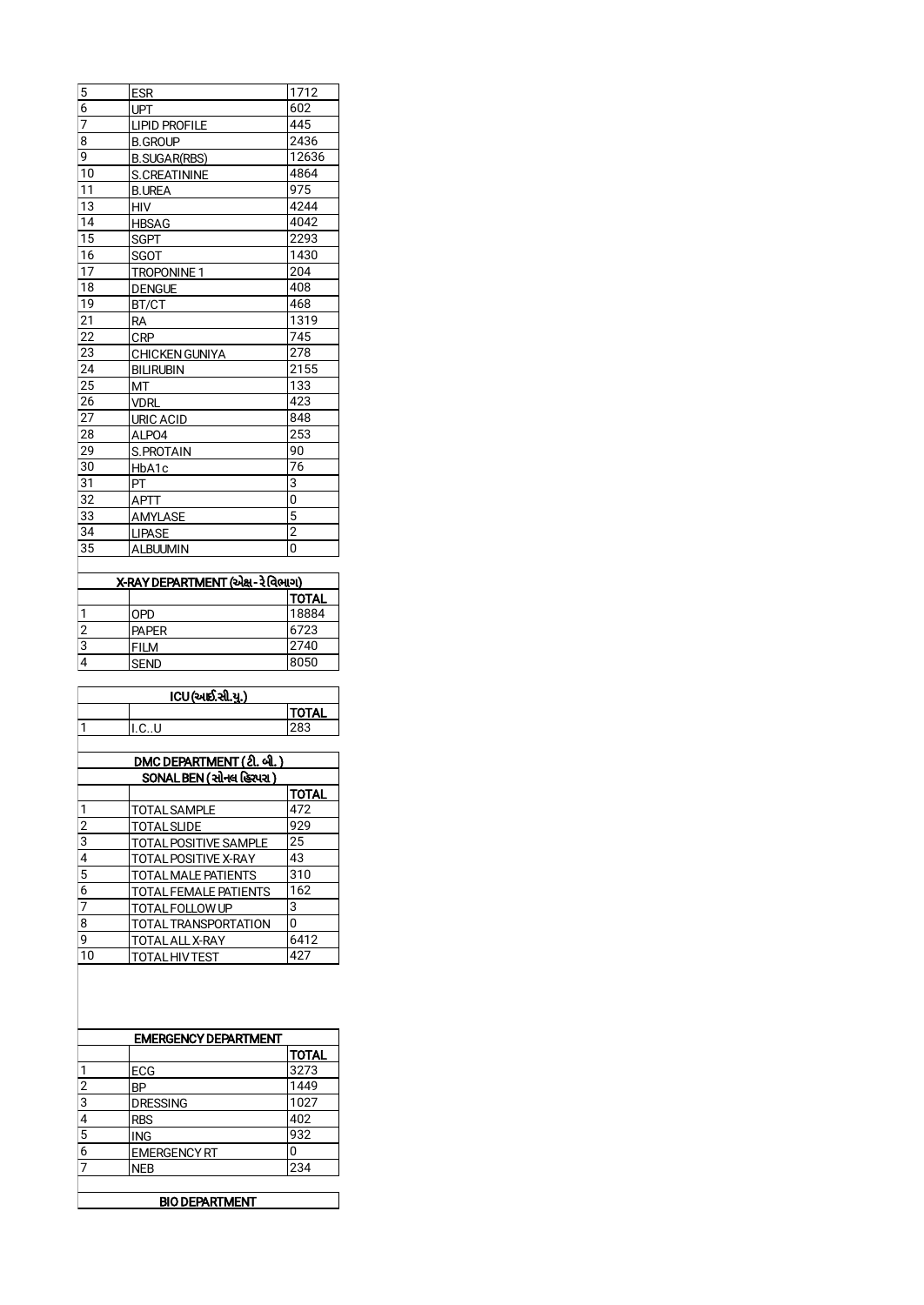|                        |                   | <b>TOTAL</b> |  |  |
|------------------------|-------------------|--------------|--|--|
|                        | <b>OPD</b>        | 6254         |  |  |
| $\overline{2}$         | <b>ORDER</b>      | 670          |  |  |
|                        |                   |              |  |  |
| <b>MESS DEPARTMENT</b> |                   |              |  |  |
|                        |                   | <b>TOTAL</b> |  |  |
| 1                      | <b>MORNING</b>    | 14556        |  |  |
| $\overline{2}$         | <b>AFTER NOON</b> | 34580        |  |  |
| 3                      | <b>NIGHT</b>      | 14547        |  |  |
| $\overline{4}$         | <b>TOTAL</b>      | 63683        |  |  |
|                        |                   |              |  |  |